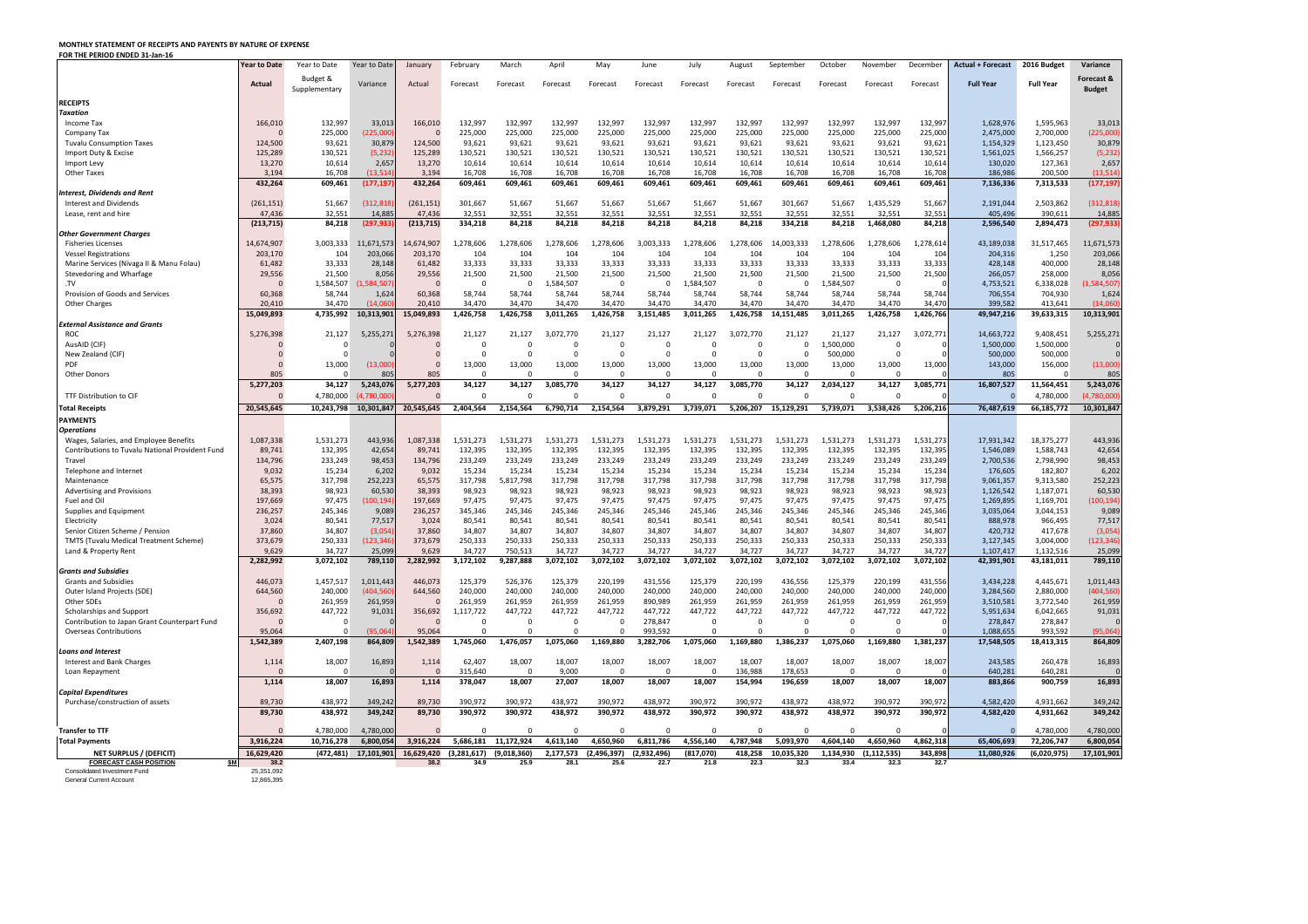|                                                              | <b>Year to Date</b> |              | <b>Year to Date</b> |            | <b>Year to Date</b> |             | 2016          |             |  |
|--------------------------------------------------------------|---------------------|--------------|---------------------|------------|---------------------|-------------|---------------|-------------|--|
|                                                              | <b>Actual</b>       |              | <b>Budget</b>       |            | Variance            |             | <b>Budget</b> |             |  |
| <b>RECEIPTS</b>                                              |                     |              |                     |            |                     |             |               |             |  |
| <b>Taxation</b>                                              |                     |              |                     |            |                     |             |               |             |  |
| Income Tax                                                   | 166,010             |              | 132,997             |            | 33,013              |             | 1,595,963     |             |  |
| Company Tax                                                  | 0                   |              | 225,000             |            | (225,000)           |             | 2,700,000     |             |  |
| <b>Tuvalu Consumption Tax</b>                                | 124,500             |              | 93,621              |            | 30,879              |             | 1,123,450     |             |  |
| Import Duty & Excise                                         | 125,289             |              | 130,521             |            | (5, 232)            |             | 1,566,257     |             |  |
| Import Levy                                                  | 13,270              |              | 10,614              |            | 2,657               |             | 127,363       |             |  |
| <b>Other Taxes</b>                                           | 110,380             |              | 20,042              |            | 90,338              |             | 240,500       |             |  |
|                                                              |                     | 539,449      |                     | 612,794    |                     | (73, 345)   |               | 7,353,533   |  |
| <b>Interest, Dividends and Rent</b>                          |                     |              |                     |            |                     |             |               |             |  |
| <b>Interest and Dividends</b>                                | (261, 151)          |              | 51,667              |            | (312, 818)          |             | 2,503,862     |             |  |
| Lease, rent and hire                                         | 47,436              |              | 32,551              |            | 14,885              |             | 390,611       |             |  |
|                                                              |                     | (213, 715)   |                     | 84,218     |                     | (297, 933)  |               | 2,894,473   |  |
| <b>Other Government Charges</b><br><b>Fisheries Licenses</b> | 14,567,721          |              | 3,000,000           |            | 11,567,721          |             | 31,477,465    |             |  |
| <b>Vessel Registrations</b>                                  | 203,170             |              | 104                 |            | 203,066             |             | 1,250         |             |  |
| Marine Services (Nivaga II & Manu Folau)                     | 61,482              |              | 33,333              |            | 28,148              |             | 400,000       |             |  |
| Stevedoring and Wharfage                                     | 29,556              |              | 21,500              |            | 8,056               |             | 258,000       |             |  |
| .TV                                                          | 0                   |              | 1,584,507           |            | (1,584,507)         |             | 6,338,028     |             |  |
| Provision of Goods and Services                              | 60,368              |              | 58,744              |            | 1,624               |             | 704,930       |             |  |
| <b>Other Charges</b>                                         | 20,410              |              | 34,470              |            | (14,060)            |             | 413,641       |             |  |
|                                                              |                     | 14,942,708   |                     | 4,732,659  |                     | 10,210,049  |               | 39,593,315  |  |
| <b>External Assistance and Grants</b>                        |                     |              |                     |            |                     |             |               |             |  |
| <b>ROC</b>                                                   | 5,276,398           |              | 21,127              |            | 5,255,271           |             | 9,408,451     |             |  |
| AusAID (CIF)                                                 | 0                   |              | 0                   |            | $\Omega$            |             | 1,500,000     |             |  |
| New Zealand (CIF)                                            | 0                   |              | 0                   |            | $\Omega$            |             | 500,000       |             |  |
| <b>PDF</b>                                                   | 0                   |              | 13,000              |            | (13,000)            |             | 156,000       |             |  |
| <b>Other Donors</b>                                          | 805                 |              | 0                   |            | 805                 |             | 0             |             |  |
|                                                              |                     | 5,277,203    |                     | 34,127     |                     | 5,243,076   |               | 11,564,451  |  |
|                                                              |                     |              |                     |            |                     |             |               |             |  |
| TTF Distribution to CIF                                      | 0                   | O.           | 4,780,000           | 4,780,000  | (4,780,000)         | (4,780,000) | 4,780,000     | 4,780,000   |  |
| <b>Total Receipts</b>                                        |                     | 20,545,645   |                     | 10,243,798 |                     | 10,301,847  |               | 66,185,772  |  |
|                                                              |                     |              |                     |            |                     |             |               |             |  |
| <b>IPAYMENTS</b>                                             |                     |              |                     |            |                     |             |               |             |  |
| <b>Operations</b>                                            |                     |              |                     |            |                     |             |               |             |  |
| Wages, Salaries, and Employee Benefits                       | 1,087,338           |              | 1,531,273           |            | 443,936             |             | 18,375,277    |             |  |
| <b>Contributions to Tuvalu National Provident Fund</b>       | 89,741              |              | 132,395             |            | 42,654              |             | 1,588,743     |             |  |
| Travel                                                       | 134,796             |              | 233,249             |            | 98,453              |             | 2,798,990     |             |  |
| Telephone and Internet                                       | 9,032               |              | 15,234              |            | 6,202               |             | 182,807       |             |  |
| Maintenance                                                  | 65,575              |              | 317,798             |            | 252,223             |             | 9,313,580     |             |  |
| <b>Advertising and Provisions</b>                            | 38,393              |              | 98,923              |            | 60,530              |             | 1,187,071     |             |  |
| Fuel and Oil                                                 | 197,669             |              | 97,475              |            | (100, 194)          |             | 1,169,701     |             |  |
| Supplies and Equipment                                       | 236,257             |              | 245,346             |            | 9,089               |             | 3,044,153     |             |  |
| Electricity                                                  | 3,024               |              | 80,541              |            | 77,517              |             | 966,495       |             |  |
| Senior Citizen Scheme / Pension                              | 37,860              |              | 34,807              |            | (3,054)             |             | 417,678       |             |  |
| <b>TMTS (Tuvalu Medical Treatment Scheme)</b>                | 373,679             |              | 250,333             |            | (123, 346)          |             | 3,004,000     |             |  |
| Land & Property Rent                                         | 9,629               |              | 34,727              |            | 25,099              |             | 1,132,516     |             |  |
| <b>Grants and Subsidies</b>                                  |                     | 2,282,992    |                     | 3,072,102  |                     | 789,110     |               | 43,181,011  |  |
| <b>Grants and Subsidies</b>                                  | 446,073             |              | 1,457,517           |            | 1,011,443           |             | 4,445,671     |             |  |
| Outer Island Projects (SDE)                                  | 644,560             |              | 240,000             |            | (404, 560)          |             | 2,880,000     |             |  |
| Other SDEs                                                   | 0                   |              | 261,959             |            | 261,959             |             | 3,772,540     |             |  |
| Scholarships and Support                                     | 356,692             |              | 447,722             |            | 91,031              |             | 6,042,665     |             |  |
| Contribution to Japan Grant Counterpart Fund                 | 0                   |              | 0                   |            | $\Omega$            |             | 278,847       |             |  |
| <b>Overseas Contributions</b>                                | 95,064              |              | 0                   |            | (95,064)            |             | 993,592       |             |  |
|                                                              |                     | 1,542,389    |                     | 2,407,198  |                     | 864,809     |               | 18,413,315  |  |
| <b>Loans and Interest</b>                                    |                     |              |                     |            |                     |             |               |             |  |
| <b>Interest and Bank Charges</b>                             | 1,114               |              | 18,007              |            | 16,893              |             | 260,478       |             |  |
| Loan Repayment                                               | 0                   |              | 0                   |            | 0                   |             | 640,281       |             |  |
|                                                              |                     | 1,114        |                     | 18,007     |                     | 16,893      |               | 900,759     |  |
| <b>Capital Expenditures</b>                                  |                     |              |                     |            |                     |             |               |             |  |
| Purchase/construction of assets                              | 89,730              |              | 438,972             |            | 349,242             |             | 4,931,662     |             |  |
|                                                              |                     | 89,730       |                     | 438,972    |                     | 349,242     |               | 4,931,662   |  |
| <b>Transfer to TTF</b>                                       | 0                   |              | 4,780,000           |            | 4,780,000           |             | 4,780,000     |             |  |
|                                                              |                     | $\mathbf{0}$ |                     | 4,780,000  |                     | 4,780,000   |               | 4,780,000   |  |
|                                                              |                     |              |                     |            |                     |             |               |             |  |
|                                                              |                     |              |                     |            |                     |             |               |             |  |
|                                                              |                     |              |                     |            |                     |             |               |             |  |
| <b>Total Payments</b>                                        |                     | 3,916,224    |                     | 10,716,278 |                     | 6,800,054   |               | 72,206,747  |  |
|                                                              |                     |              |                     |            |                     |             |               |             |  |
| <b>NET SURPLUS / (DEFECIT)</b>                               |                     | 16,629,420   |                     | (472, 481) |                     | 17,101,901  |               | (6,020,975) |  |

## **MONTHLY STATEMENT OF RECEIPTS AND PAYENTS BY NATURE OF EXPENSE**

**FOR THE PERIOD ENDED 31-Jan-16**